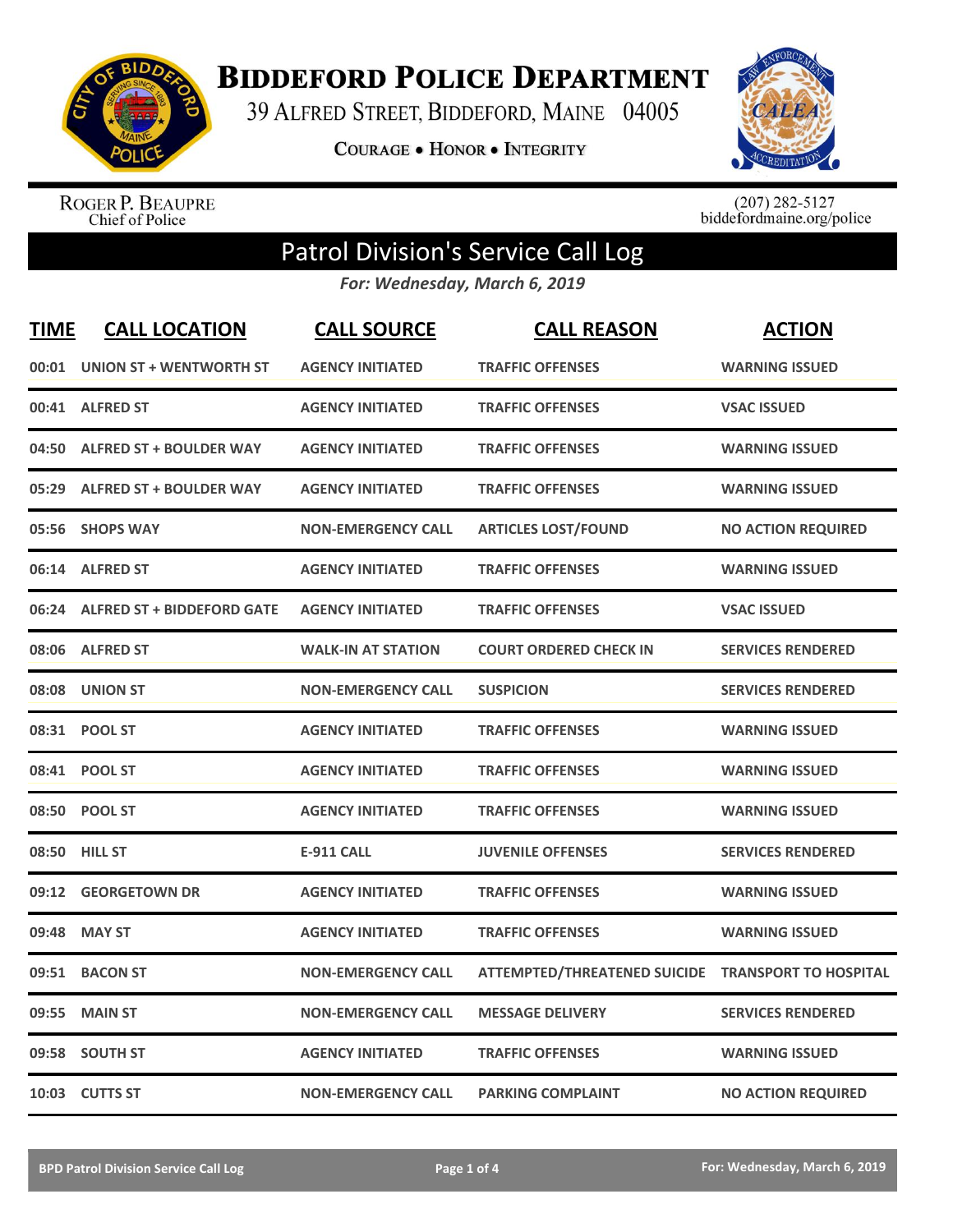| <b>TIME</b> | <b>CALL LOCATION</b>      | <b>CALL SOURCE</b>        | <b>CALL REASON</b>                 | <b>ACTION</b>                |
|-------------|---------------------------|---------------------------|------------------------------------|------------------------------|
|             | 10:08 SOUTH ST            | <b>AGENCY INITIATED</b>   | <b>TRAFFIC OFFENSES</b>            | <b>VSAC ISSUED</b>           |
|             | 10:28 SOUTH ST            | <b>AGENCY INITIATED</b>   | <b>TRAFFIC OFFENSES</b>            | <b>WARNING ISSUED</b>        |
|             | 10:34 ALFRED ST           | <b>WALK-IN AT STATION</b> | <b>COURT ORDERED CHECK IN</b>      | <b>SERVICES RENDERED</b>     |
|             | <b>10:38 RIVER RD</b>     | <b>AGENCY INITIATED</b>   | <b>TRAFFIC OFFENSES</b>            | <b>WARNING ISSUED</b>        |
|             | 10:52 SOUTH ST            | <b>AGENCY INITIATED</b>   | <b>ALL OTHER</b>                   | <b>REFERRED OTHER AGENCY</b> |
|             | 11:00 SOUTH ST            | <b>AGENCY INITIATED</b>   | <b>TRAFFIC OFFENSES</b>            | <b>WARNING ISSUED</b>        |
|             | 11:10 OLD HOLLIS RD       | <b>AGENCY INITIATED</b>   | <b>TRAFFIC OFFENSES</b>            | <b>WARNING ISSUED</b>        |
|             | 11:33 ALFRED ST           | <b>NON-EMERGENCY CALL</b> | <b>COURT ORDERED CHECK IN</b>      | <b>SERVICES RENDERED</b>     |
|             | 12:00 PIKE ST             | <b>NON-EMERGENCY CALL</b> | <b>DRUG</b>                        | <b>GONE ON ARRIVAL</b>       |
|             | 12:05 ELM ST              | <b>NON-EMERGENCY CALL</b> | <b>FRAUD (INSUFFICIENT FUNDS)</b>  | <b>REPORT TAKEN</b>          |
|             | 12:24 SPRUCE ST           | <b>E-911 CALL</b>         | <b>WEAPONS</b>                     | <b>SERVICES RENDERED</b>     |
|             | <b>12:53 MAIN ST</b>      | <b>NON-EMERGENCY CALL</b> | <b>PARKING COMPLAINT</b>           | <b>PARKING TICKET ISSUED</b> |
|             | 13:12 FREE ST             | <b>AGENCY INITIATED</b>   | <b>TRAFFIC OFFENSES</b>            | <b>WARNING ISSUED</b>        |
|             | 13:26 HILL ST             | <b>AGENCY INITIATED</b>   | <b>TRAFFIC OFFENSES</b>            | <b>WARNING ISSUED</b>        |
|             | 13:26 MAIN ST             | <b>NON-EMERGENCY CALL</b> | <b>PARKING COMPLAINT</b>           | <b>PARKING TICKET ISSUED</b> |
|             | 13:49 STONE ST            | <b>AGENCY INITIATED</b>   | <b>PRO-ACTIVE DV RESPONSE TEAM</b> | <b>SERVICES RENDERED</b>     |
|             | 13:52 ALFRED ST           | <b>WALK-IN AT STATION</b> | <b>COURT ORDERED CHECK IN</b>      | <b>SERVICES RENDERED</b>     |
|             | 14:05 GRAHAM ST           | <b>AGENCY INITIATED</b>   | <b>PRO-ACTIVE DV RESPONSE TEAM</b> | <b>NEGATIVE CONTACT</b>      |
|             | 14:25 GRANITE ST          | <b>NON-EMERGENCY CALL</b> | <b>SUSPICION</b>                   | <b>SERVICES RENDERED</b>     |
|             | 14:27 WESTFIELD ST        | <b>NON-EMERGENCY CALL</b> | <b>CHECK WELFARE</b>               | <b>REPORT TAKEN</b>          |
|             | <b>15:25 MAIN ST</b>      | <b>NON-EMERGENCY CALL</b> | <b>PARKING COMPLAINT</b>           | <b>PARKING TICKET ISSUED</b> |
|             | 15:26 ADAMS ST + MAIN ST  | <b>AGENCY INITIATED</b>   | <b>TRAFFIC OFFENSES</b>            | <b>WARNING ISSUED</b>        |
|             | 15:34 ELM ST              | <b>AGENCY INITIATED</b>   | <b>TRAFFIC OFFENSES</b>            | <b>VSAC ISSUED</b>           |
|             | 15:46 ALFRED ST           | <b>AGENCY INITIATED</b>   | <b>TRAFFIC OFFENSES</b>            | <b>WARNING ISSUED</b>        |
|             | 15:47 MIDDLE ST           | <b>AGENCY INITIATED</b>   | <b>PARKING COMPLAINT</b>           | <b>SERVICES RENDERED</b>     |
|             | <b>15:52 WENTWORTH ST</b> | <b>NON-EMERGENCY CALL</b> | <b>SUSPICION</b>                   | <b>SERVICES RENDERED</b>     |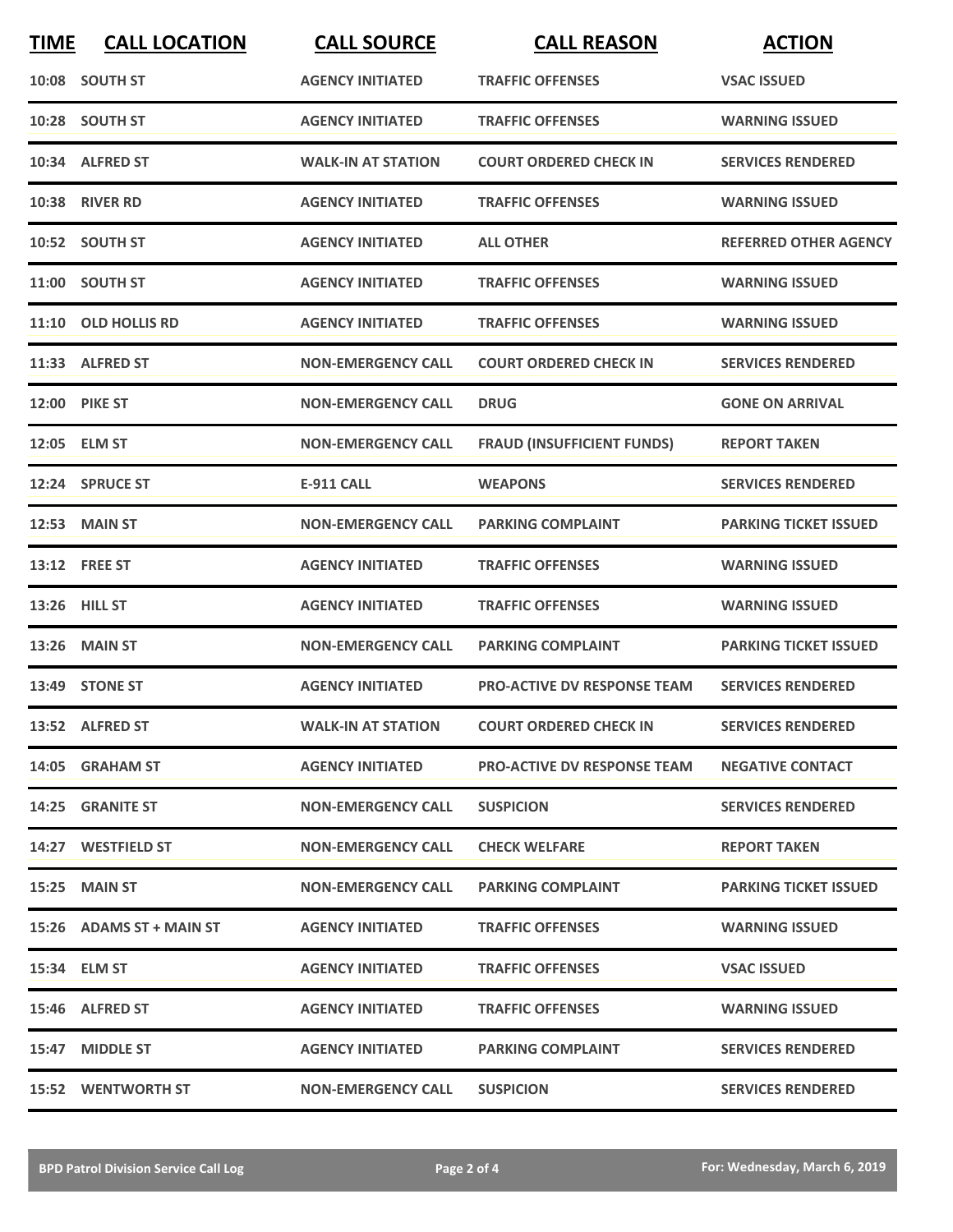| <b>TIME</b> | <b>CALL LOCATION</b>             | <b>CALL SOURCE</b>        | <b>CALL REASON</b>            | <b>ACTION</b>             |
|-------------|----------------------------------|---------------------------|-------------------------------|---------------------------|
|             | 16:03 WESTFIELD ST               | <b>NON-EMERGENCY CALL</b> | <b>ESCORTS / RELAYS</b>       | <b>SERVICES RENDERED</b>  |
|             | 16:10 ALFRED ST + MARINER WAY    | <b>AGENCY INITIATED</b>   | <b>TRAFFIC OFFENSES</b>       | <b>VSAC ISSUED</b>        |
|             | 16:16 CHICOPEE LN                | <b>AGENCY INITIATED</b>   | <b>WARRANT ARREST</b>         | <b>NEGATIVE CONTACT</b>   |
|             | <b>16:16 HILL ST</b>             | E-911 CALL                | 911 MISUSE                    | <b>NO ACTION REQUIRED</b> |
|             | 16:24 ALFRED ST                  | <b>WALK-IN AT STATION</b> | <b>COURT ORDERED CHECK IN</b> | <b>SERVICES RENDERED</b>  |
|             | 16:41 ALFRED ST + WELLSPRING RD  | <b>AGENCY INITIATED</b>   | <b>TRAFFIC OFFENSES</b>       | <b>VSAC ISSUED</b>        |
|             | 16:57 ALFRED ST + BIDDEFORD GATE | <b>NON-EMERGENCY CALL</b> | <b>TRAFFIC SIGNAL PROBLEM</b> | <b>SERVICES RENDERED</b>  |
|             | 17:13 SUMMER ST                  | <b>NON-EMERGENCY CALL</b> | <b>PARKING COMPLAINT</b>      | <b>GONE ON ARRIVAL</b>    |
|             | 17:30 SUMMER ST                  | <b>NON-EMERGENCY CALL</b> | <b>SUSPICION</b>              | <b>SERVICES RENDERED</b>  |
|             | 17:46 ELM ST                     | <b>E-911 CALL</b>         | 911 MISUSE                    | <b>SERVICES RENDERED</b>  |
| 18:22       | <b>ROCKY WAY</b>                 | <b>E-911 CALL</b>         | 911 MISUSE                    | <b>SERVICES RENDERED</b>  |
|             | 18:36 ALFRED ST + ANDREWS RD     | <b>AGENCY INITIATED</b>   | <b>TRAFFIC OFFENSES</b>       | <b>WARNING ISSUED</b>     |
| 18:56       | <b>ALFRED ST + BOULDER WAY</b>   | <b>AGENCY INITIATED</b>   | <b>TRAFFIC OFFENSES</b>       | <b>WARNING ISSUED</b>     |
|             | 18:57 SOUTH ST                   | <b>E-911 CALL</b>         | <b>CHECK WELFARE</b>          | <b>NO VIOLATION</b>       |
|             | 19:03 ALFRED ST                  | <b>NON-EMERGENCY CALL</b> | <b>POLICE INFORMATION</b>     | <b>NO ACTION REQUIRED</b> |
|             | 19:28 ALFRED ST                  | <b>NON-EMERGENCY CALL</b> | <b>COURT ORDERED CHECK IN</b> | <b>SERVICES RENDERED</b>  |
|             | 19:28 ELM ST                     | <b>AGENCY INITIATED</b>   | <b>TRAFFIC OFFENSES</b>       | <b>WARNING ISSUED</b>     |
|             | 19:54 PENNY AVE                  | <b>NON-EMERGENCY CALL</b> | <b>SUSPICION</b>              | <b>SERVICES RENDERED</b>  |
|             | 20:08 PARKVIEW CT                | <b>AGENCY INITIATED</b>   | <b>WARRANT ARREST</b>         | <b>NEGATIVE CONTACT</b>   |
|             | 20:11 ALFRED ST + MARINER WAY    | <b>AGENCY INITIATED</b>   | <b>TRAFFIC OFFENSES</b>       | <b>WARNING ISSUED</b>     |
|             | 20:12 WACO DR + ELM ST           | <b>AGENCY INITIATED</b>   | <b>TRAFFIC OFFENSES</b>       | <b>WARNING ISSUED</b>     |
|             | 20:25 ALFRED ST + MARINER WAY    | <b>AGENCY INITIATED</b>   | <b>TRAFFIC OFFENSES</b>       | <b>WARNING ISSUED</b>     |
|             | 20:27 GOVE ST                    | <b>AGENCY INITIATED</b>   | <b>WARRANT ARREST</b>         | <b>NEGATIVE CONTACT</b>   |
|             | 20:41 CUTTS ST                   | <b>AGENCY INITIATED</b>   | <b>WARRANT ARREST</b>         | <b>NEGATIVE CONTACT</b>   |
|             | 20:45 ADAMS ST + JEFFERSON ST    | <b>AGENCY INITIATED</b>   | <b>TRAFFIC OFFENSES</b>       | <b>WARNING ISSUED</b>     |
|             | 20:50 ALFRED ST + CLARK ST       | E-911 CALL                | 911 MISUSE                    | <b>NO VIOLATION</b>       |